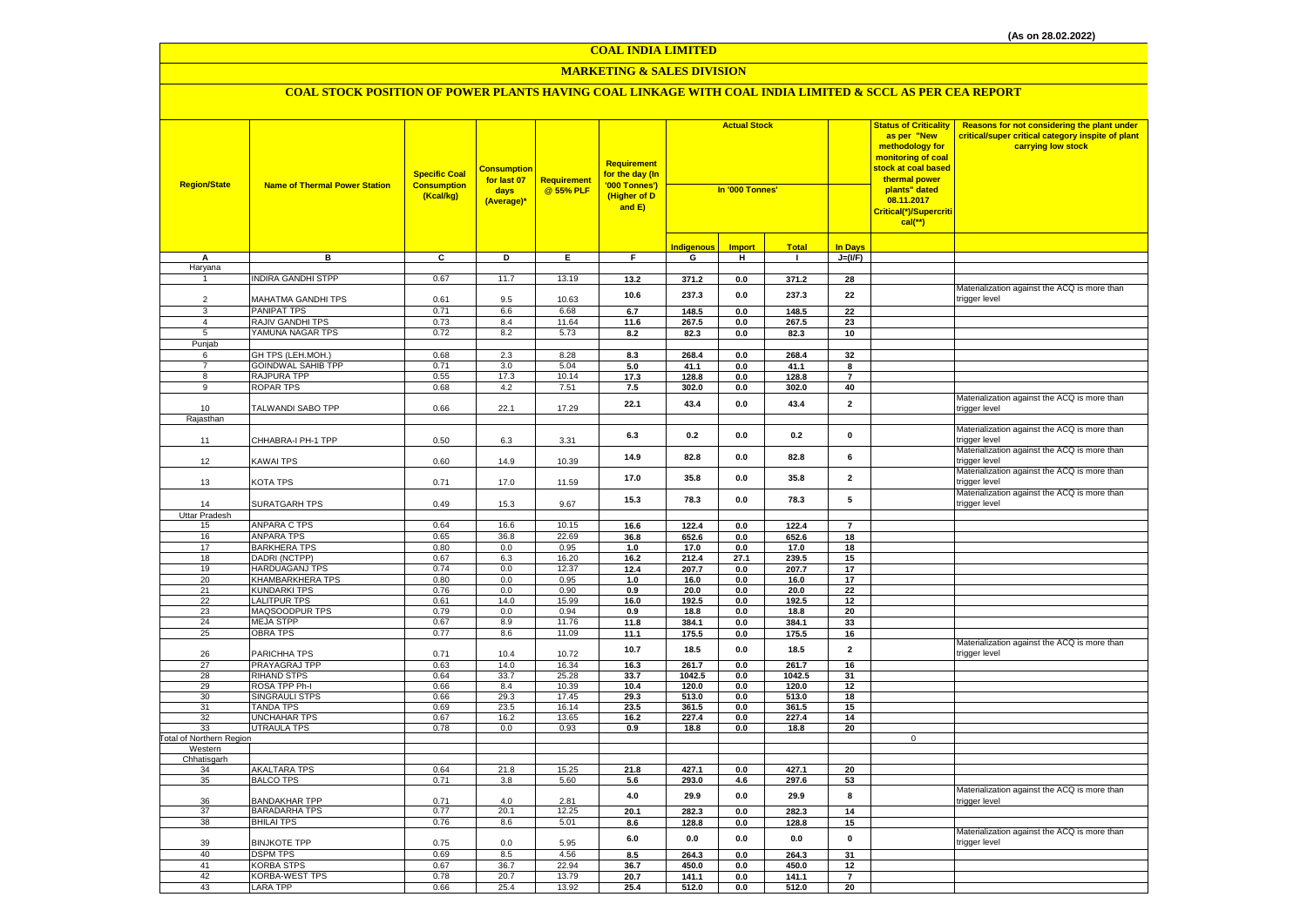### **MARKETING & SALES DIVISION**

| <b>Region/State</b>            | <b>Name of Thermal Power Station</b>  | <b>Specific Coal</b><br><b>Consumption</b><br>(Kcal/kg) | <b>Consumption</b><br>for last 07<br>days<br>(Average)* | <b>Requirement</b><br>@ 55% PLF | Requirement<br>for the day (In<br>'000 Tonnes')<br>(Higher of D<br>and $E$ ) | <b>Actual Stock</b><br>In '000 Tonnes' |                |               |                               | <b>Status of Criticality</b><br>as per "New<br>methodology for<br>monitoring of coal<br>stock at coal based<br>thermal power<br>plants" dated<br>08.11.2017<br><mark>Critical(*)/Supercriti</mark><br>$cal$ (**) | Reasons for not considering the plant under<br>critical/super critical category inspite of plant<br>carrying low stock |
|--------------------------------|---------------------------------------|---------------------------------------------------------|---------------------------------------------------------|---------------------------------|------------------------------------------------------------------------------|----------------------------------------|----------------|---------------|-------------------------------|------------------------------------------------------------------------------------------------------------------------------------------------------------------------------------------------------------------|------------------------------------------------------------------------------------------------------------------------|
|                                |                                       |                                                         |                                                         |                                 |                                                                              | <b>Indigenous</b>                      | <b>Import</b>  | <b>Total</b>  | <b>In Days</b>                |                                                                                                                                                                                                                  |                                                                                                                        |
| A                              | в                                     | C                                                       | D                                                       | Е.                              | F.                                                                           | G                                      | н.             | $\mathbf{I}$  | $J=(VF)$                      |                                                                                                                                                                                                                  |                                                                                                                        |
| 44                             | NAWAPARA TPP                          | 0.79                                                    | 0.0                                                     | 6.28                            | 6.3                                                                          | 49.3                                   | 0.0            | 49.3          | 8                             |                                                                                                                                                                                                                  | Materialization against the ACQ is more than<br>trigger level                                                          |
| 45                             | PATHADI TPP                           | 0.65                                                    | 9.3                                                     | 5.18                            | 9.3                                                                          | 220.2                                  | 0.0            | 220.2         | ${\bf 24}$                    |                                                                                                                                                                                                                  |                                                                                                                        |
| 46                             | <b>SIPAT STPS</b>                     | 0.68                                                    | 37.5                                                    | 26.62                           | 37.5                                                                         | 728.5                                  | 0.0            | 728.5         | 19                            |                                                                                                                                                                                                                  |                                                                                                                        |
| 47                             | <b>TAMNAR TPP</b>                     | 0.84                                                    | 33.3                                                    | 26.52                           | 33.3                                                                         | 97.5                                   | 0.0            | 97.5          | 3                             |                                                                                                                                                                                                                  | Materialization against the ACQ is more than<br>trigger level<br>Materialization against the ACQ is more than          |
| 48                             | UCHPINDA TPP                          | 0.75                                                    | 17.5                                                    | 14.22                           | 17.5                                                                         | 130.1                                  | 0.0            | 130.1         | $\overline{7}$                |                                                                                                                                                                                                                  | trigger level                                                                                                          |
| Gujarat                        |                                       |                                                         |                                                         |                                 |                                                                              |                                        |                |               |                               |                                                                                                                                                                                                                  | Materialization against the ACQ is more than                                                                           |
| 49                             | GANDHI NAGAR TPS                      | 0.69                                                    | 9.1                                                     | 5.71                            | 9.1                                                                          | 28.6                                   | 0.0            | 28.6          | $\mathbf{3}$                  |                                                                                                                                                                                                                  | trigger level                                                                                                          |
| 50                             | SABARMATI (D-F STATIONS)              | 0.57                                                    | 3.3                                                     | 2.74                            | 3.3                                                                          | 19.8                                   | 86.6           | 106.4         | 12                            |                                                                                                                                                                                                                  | Materialization against the ACQ is more than<br>trigger level                                                          |
| 51                             | UKAI TPS                              | 0.67                                                    | 15.4                                                    | 9.85                            | 15.4                                                                         | 40.2                                   | 0.0            | 40.2          | 3                             |                                                                                                                                                                                                                  | Materialization against the ACQ is more than<br>trigger level                                                          |
| 52                             | <b>WANAKBORI TPS</b>                  | 0.67                                                    | 19.0                                                    | 20.22                           | 20.2                                                                         | 90.6                                   | 0.0            | 90.6          | $\overline{\mathbf{4}}$       |                                                                                                                                                                                                                  | Materialization against the ACQ is more than<br>trigger level                                                          |
| Madhya Pradesh                 |                                       |                                                         |                                                         |                                 |                                                                              |                                        |                |               |                               |                                                                                                                                                                                                                  |                                                                                                                        |
| 53                             | <b>AMARKANTAK EXT TPS</b>             | 0.65                                                    | 3.0                                                     | 1.80                            | 3.0                                                                          | 31.5                                   | 0.0            | 31.5          | 11                            |                                                                                                                                                                                                                  |                                                                                                                        |
| 54                             | ANUPPUR TPP                           | 0.65                                                    | 18.3                                                    | 10.31                           | 18.3                                                                         | 233.0                                  | 0.0            | 233.0         | 13                            |                                                                                                                                                                                                                  |                                                                                                                        |
| 55                             | <b>BINA TPS</b>                       | 0.74                                                    | 7.4                                                     | 4.88                            | 7.4                                                                          | 81.6                                   | 0.0            | 81.6          | 11                            |                                                                                                                                                                                                                  |                                                                                                                        |
| 56<br>57                       | GADARWARA TPP<br><b>KHARGONE STPP</b> | 0.66<br>0.60                                            | 20.0<br>17.1                                            | 13.93<br>10.45                  | 20.0<br>17.1                                                                 | 134.8                                  | 0.0            | 134.8         | $\overline{7}$<br>8           |                                                                                                                                                                                                                  |                                                                                                                        |
| 58                             | SANJAY GANDHI TPS                     | 0.82                                                    |                                                         | 14.57                           |                                                                              | 136.5                                  | 0.0            | 136.5         | 10                            |                                                                                                                                                                                                                  | Non payment of dues                                                                                                    |
| 59                             | SATPURA TPS                           | 0.67                                                    | 13.8<br>7.2                                             | 11.79                           | 14.6<br>11.8                                                                 | 140.7<br>31.1                          | 0.0<br>0.0     | 140.7<br>31.1 | $\mathbf{3}$                  |                                                                                                                                                                                                                  | Non Payment of Dues                                                                                                    |
| 60                             | <b>SEIONI TPP</b>                     | 0.64                                                    | 7.5                                                     | 5.06                            | 7.5                                                                          | 172.1                                  | 0.0            | 172.1         | 23                            |                                                                                                                                                                                                                  |                                                                                                                        |
| 61                             | SHREE SINGAJI TPP                     | 0.71                                                    | 26.9                                                    | 23.50                           | 26.9                                                                         | 97.1                                   | 0.0            | 97.1          | 4                             |                                                                                                                                                                                                                  | Non Payment of Dues                                                                                                    |
| 62                             | <b>VINDHYACHAL STPS</b>               | 0.69                                                    | 61.9                                                    | 43.60                           | 61.9                                                                         | 1416.9                                 | 0.0            | 1416.9        | 23                            |                                                                                                                                                                                                                  |                                                                                                                        |
| Maharashtra                    |                                       |                                                         |                                                         |                                 |                                                                              |                                        |                |               |                               |                                                                                                                                                                                                                  |                                                                                                                        |
| 63                             | <b>AMRAVATI TPS</b>                   | 0.62                                                    | 15.7                                                    | 11.07                           | 15.7                                                                         | 34.7                                   | 0.0            | 34.7          | $\overline{\mathbf{2}}$       |                                                                                                                                                                                                                  | Materialization against the ACQ is more than<br>trigger level                                                          |
| 64                             | <b>BHUSAWAL TPS</b>                   | 0.72                                                    | 15.4                                                    | 11.44                           | 15.4                                                                         | 16.5                                   | 0.0            | 16.5          | 1                             |                                                                                                                                                                                                                  | Non payment of dues                                                                                                    |
| 65                             | <b>BUTIBORI TPP</b>                   | 0.67                                                    | 0.0                                                     | 5.31                            | 5.3                                                                          | 59.7                                   | 0.0            | 59.7          | 11                            |                                                                                                                                                                                                                  |                                                                                                                        |
| 66                             | CHANDRAPUR(MAHARASHTRA) STPS          | 0.78                                                    | 38.1                                                    | 30.17                           | 38.1                                                                         | 269.0                                  | 0.0            | 269.0         | $\overline{7}$                |                                                                                                                                                                                                                  | Non payment of dues                                                                                                    |
| 67                             | DAHANU TPS                            | 0.62                                                    | 4.2                                                     | 4.09                            | 4.2                                                                          | 29.0                                   | $\mathbf{0.0}$ | 29.0          | $\overline{7}$                |                                                                                                                                                                                                                  | Materialization against the ACQ is more than<br>trigger level                                                          |
| 68                             | DHARIWAL TPP                          | 0.67                                                    | 7.9                                                     | 5.34                            | 7.9                                                                          | 29.7                                   | 0.0            | 29.7          | 4                             |                                                                                                                                                                                                                  | Materialization against the ACQ is more than<br>trigger level                                                          |
| 69                             | <b>GMR WARORA TPS</b>                 | 0.67                                                    | 8.9                                                     | 5.29                            | 8.9                                                                          | 0.8                                    | $\mathbf{0.0}$ | $0.8\,$       | $\pmb{0}$                     |                                                                                                                                                                                                                  | Materialization against the ACQ is more than<br>trigger level                                                          |
| 70                             | <b>KHAPARKHEDA TPS</b>                | 0.89                                                    | 20.1                                                    | 15.72                           | 20.1                                                                         | 243.9                                  | 0.0            | 243.9         | 12                            |                                                                                                                                                                                                                  |                                                                                                                        |
| 71<br>72                       | <b>KORADI TPS</b><br><b>MAUDA TPS</b> | 0.76<br>0.70                                            | 22.8<br>18.6                                            | 22.08<br>21.29                  | 22.8                                                                         | 85.3                                   | 0.0            | 85.3          | 4                             |                                                                                                                                                                                                                  | Non payment of dues                                                                                                    |
| 73                             | <b>NASIK TPS</b>                      | 0.81                                                    | 6.0                                                     | 6.72                            | 21.3<br>6.7                                                                  | 460.1<br>16.2                          | 13.6<br>0.0    | 473.6<br>16.2 | 22<br>$\overline{\mathbf{2}}$ |                                                                                                                                                                                                                  | Non payment of dues                                                                                                    |
| 74                             | <b>PARAS TPS</b>                      | 0.74                                                    | 4.9                                                     | 4.90                            | 4.9                                                                          | 37.3                                   | 0.0            | 37.3          | 8                             |                                                                                                                                                                                                                  | Non payment of dues                                                                                                    |
| 75                             | <b>PARLITPS</b>                       | 0.67                                                    | 5.0                                                     | 6.65                            | 6.7                                                                          | 21.1                                   | 0.0            | 21.1          | 3                             |                                                                                                                                                                                                                  | Non payment of dues                                                                                                    |
| 76                             | SOLAPUR STPS                          | 0.56                                                    | 16.0                                                    | 9.73                            | 16.0                                                                         | 116.0                                  | 0.0            | 116.0         | $\overline{7}$                |                                                                                                                                                                                                                  |                                                                                                                        |
| 77                             | <b>TIRORA TPS</b>                     | 0.66                                                    | 40.0                                                    | 28.73                           | 40.0                                                                         | 95.9                                   | 0.0            | 95.9          | $\overline{2}$                |                                                                                                                                                                                                                  | Materialization against the ACQ is more than<br>trigger level                                                          |
| 78                             | WARDHA WARORA TPP                     | 0.66                                                    | 5.7                                                     | 4.71                            | 5.7                                                                          | 114.0                                  | 0.0            | 114.0         | 20                            |                                                                                                                                                                                                                  |                                                                                                                        |
| <b>Total of Western Region</b> |                                       |                                                         |                                                         |                                 |                                                                              |                                        |                |               |                               | 0                                                                                                                                                                                                                |                                                                                                                        |
| Southern                       |                                       |                                                         |                                                         |                                 |                                                                              |                                        |                |               |                               |                                                                                                                                                                                                                  |                                                                                                                        |
| Andhra Pradesh                 |                                       |                                                         |                                                         |                                 |                                                                              |                                        |                |               |                               |                                                                                                                                                                                                                  |                                                                                                                        |
| 79                             | DAMODARAM SANJEEVAIAH TPS             | 0.66                                                    | 13.1                                                    | 13.85                           | 13.8                                                                         | 25.5                                   | 0.0            | 25.5          | $\overline{\mathbf{2}}$       |                                                                                                                                                                                                                  | Materialization against the ACQ is more than<br>trigger level                                                          |
| 80                             | Dr. N.TATA RAO TPS                    | 0.77                                                    | 29.6                                                    | 17.90                           | 29.6                                                                         | 64.9                                   | 0.0            | 64.9          | $\mathbf{2}$                  |                                                                                                                                                                                                                  | Materialization against the ACQ is more than<br>trigger level                                                          |
| 81                             | PAINAMPURAM TPP                       | 0.59                                                    | 15.7                                                    | 10.21                           | 15.7                                                                         | 187.3                                  | 29.2           | 216.6         | 14                            |                                                                                                                                                                                                                  |                                                                                                                        |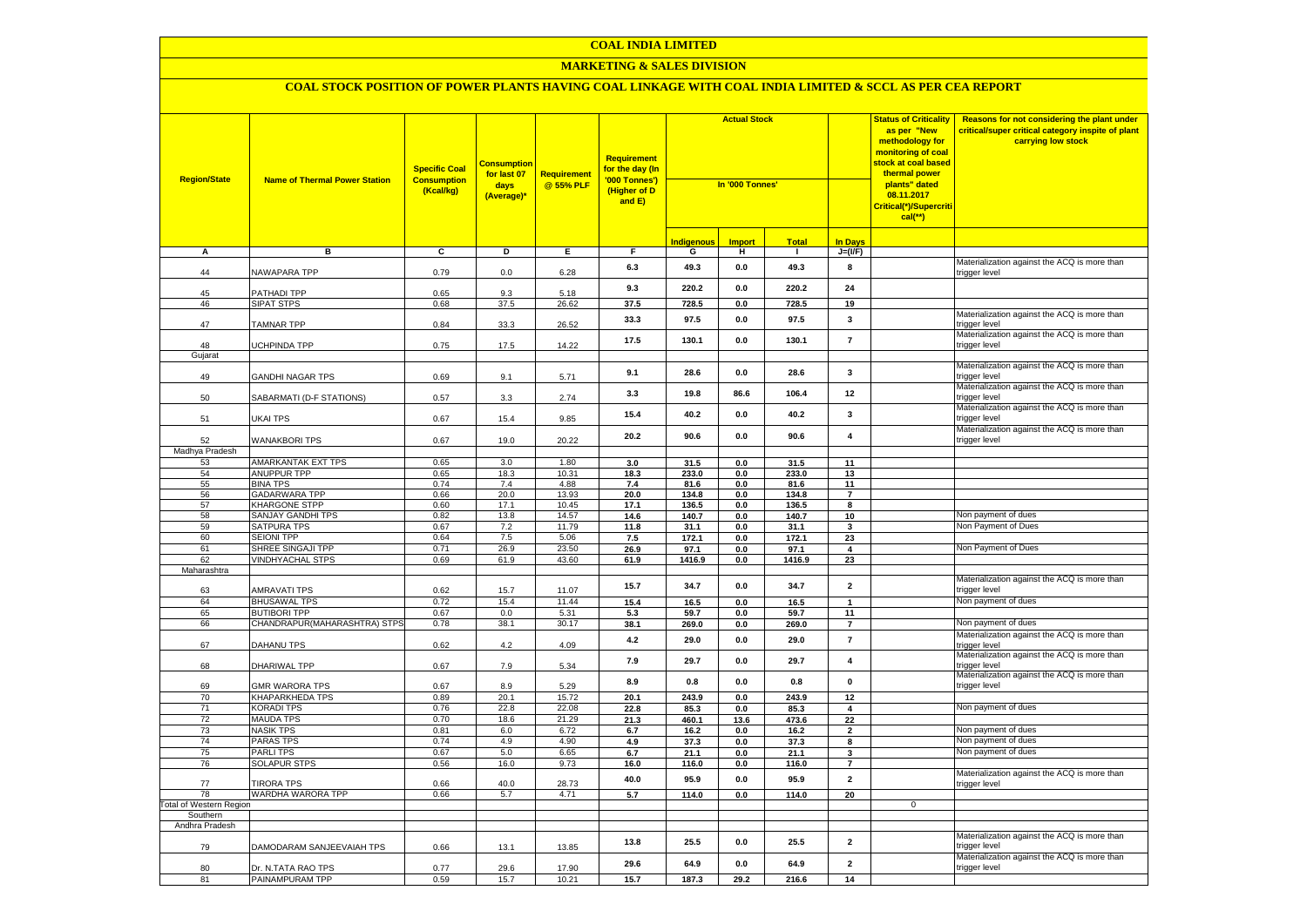### **MARKETING & SALES DIVISION**

| <b>Region/State</b>             | <b>Name of Thermal Power Station</b>                    | <b>Specific Coal</b><br><b>Consumption</b><br>(Kcal/kg) | <b>Consumption</b><br>for last 07<br>days<br>(Average)* | Requirement<br>@ 55% PLF | <b>Requirement</b><br>for the day (In<br>'000 Tonnes')<br>(Higher of D<br>and E) | <b>Actual Stock</b><br>In '000 Tonnes' |               |                | <b>Status of Criticality</b><br>as per "New<br>methodology for<br>monitoring of coal<br><mark>stock at coal based</mark><br>thermal power<br>plants" dated<br>08.11.2017<br>Critical(*)/Supercriti<br>$cal$ (**) |                     | Reasons for not considering the plant under<br>critical/super critical category inspite of plant<br>carrying low stock |
|---------------------------------|---------------------------------------------------------|---------------------------------------------------------|---------------------------------------------------------|--------------------------|----------------------------------------------------------------------------------|----------------------------------------|---------------|----------------|------------------------------------------------------------------------------------------------------------------------------------------------------------------------------------------------------------------|---------------------|------------------------------------------------------------------------------------------------------------------------|
|                                 |                                                         |                                                         |                                                         |                          |                                                                                  | <b>Indigenous</b>                      | <b>Import</b> | <b>Total</b>   | <b>In Days</b>                                                                                                                                                                                                   |                     |                                                                                                                        |
| A                               | в                                                       | C                                                       | D                                                       | Е.                       | F.                                                                               | G                                      | н             | $\mathbf{I}$   | $J=(VF)$                                                                                                                                                                                                         |                     |                                                                                                                        |
| 82                              | RAYALASEEMA TPS                                         | 0.76                                                    | 18.9                                                    | 16.60                    | 18.9                                                                             | 30.2                                   | 0.0           | 30.2           | $\overline{2}$                                                                                                                                                                                                   |                     | Materialization against the ACQ is more than<br>trigger level                                                          |
| 83                              | <b>SIMHADRI</b>                                         | 0.78                                                    | 31.4                                                    | 20.54                    | 31.4                                                                             | 333.5                                  | 0.0           | 333.5          | 11                                                                                                                                                                                                               |                     |                                                                                                                        |
| 84                              | <b>SGPL TPP</b>                                         | 0.53                                                    | 12.9                                                    | 9.26                     | 12.9                                                                             | 59.2                                   | 83.4          | 142.6          | 11                                                                                                                                                                                                               |                     |                                                                                                                        |
| 85                              | VIZAG TPP                                               | 0.67                                                    | 0.0                                                     | 9.20                     | 9.2                                                                              | 1.6                                    | 0.0           | 1.6            | $\mathbf 0$                                                                                                                                                                                                      |                     |                                                                                                                        |
| Karnataka                       |                                                         |                                                         |                                                         |                          |                                                                                  |                                        |               |                |                                                                                                                                                                                                                  |                     |                                                                                                                        |
| 86                              | <b>BELLARY TPS</b>                                      | 0.63                                                    | 13.7                                                    | 14.23                    | 14.2                                                                             | 27.2                                   | 0.0           | 27.2           | $\overline{2}$                                                                                                                                                                                                   |                     | Materialization against the ACQ is more than<br>rigger level                                                           |
| 87                              | KUDGI STPP                                              | 0.63                                                    | 16.7                                                    | 19.90                    | 19.9                                                                             | 139.1                                  | 0.0           | 139.1          | $\overline{7}$                                                                                                                                                                                                   |                     | Materialization against the ACQ is more than<br>trigger level                                                          |
| 88                              | RAICHUR TPS                                             | 0.66                                                    | 16.8                                                    | 14.98                    | 16.8                                                                             | 37.1                                   | 0.0           | 37.1           | $\overline{2}$                                                                                                                                                                                                   |                     | Materialization against the ACQ is more than<br>trigger level                                                          |
| 89                              | YERMARUS TPP                                            | 0.62                                                    | 10.2                                                    | 13.09                    | 13.1                                                                             | 12.5                                   | 0.0           | 12.5           | $\mathbf{1}$                                                                                                                                                                                                     |                     | Materialization against the ACQ is more than<br>trigger level                                                          |
| Tamil Nadu                      |                                                         |                                                         |                                                         |                          |                                                                                  |                                        |               |                |                                                                                                                                                                                                                  |                     | Materialization against the ACQ is more than                                                                           |
| 90                              | METTUR TPS                                              | 0.81                                                    | 15.0                                                    | 8.98                     | 15.0                                                                             | 32.4                                   | 0.0           | 32.4           | $\overline{\mathbf{2}}$                                                                                                                                                                                          |                     | trigger level                                                                                                          |
| 91                              | METTUR TPS - II                                         | 0.78                                                    | 1.6                                                     | 6.16                     | 6.2                                                                              | 55.4                                   | 0.0           | 55.4           | 9                                                                                                                                                                                                                |                     | Materialization against the ACQ is more than<br>rigger level                                                           |
| 92                              | NORTH CHENNAI TPS                                       | 0.82                                                    | 29.3                                                    | 19.78                    | 29.3                                                                             | 126.4                                  | 0.0           | 126.4          | $\overline{\mathbf{4}}$                                                                                                                                                                                          |                     | Materialization against the ACQ is more than<br>rigger level                                                           |
| 93                              | TUTICORIN TPS                                           | 0.96                                                    | 14.9                                                    | 13.31                    | 14.9                                                                             | 35.0                                   | 0.0           | 35.0           | $\overline{\mathbf{2}}$                                                                                                                                                                                          |                     | Materialization against the ACQ is more than<br>rigger level                                                           |
| 94                              | VALLUR TPP                                              | 0.72                                                    | 19.7                                                    | 14.26                    | 19.7                                                                             | 141.5                                  | 0.0           | 141.5          | $\overline{7}$                                                                                                                                                                                                   |                     | Materialization against the ACQ is more than<br>rigger level                                                           |
| Telangana                       |                                                         |                                                         |                                                         |                          |                                                                                  |                                        |               |                |                                                                                                                                                                                                                  |                     |                                                                                                                        |
| 95                              | <b>BHADRADRI TPP</b>                                    | 0.69                                                    | 14.2                                                    | 9.83                     | 14.2                                                                             | 115.0                                  | 0.0           | 115.0          | 8                                                                                                                                                                                                                |                     |                                                                                                                        |
| 96                              | <b>KAKATIYA TPS</b>                                     | 0.57                                                    | 13.9                                                    | 8.33                     | 13.9                                                                             | 172.5                                  | 0.0           | 172.5          | 12                                                                                                                                                                                                               |                     |                                                                                                                        |
| 97<br>98                        | <b>KOTHAGUDEM TPS (NEW)</b><br>KOTHAGUDEM TPS (STAGE-7) | 0.64<br>0.50                                            | 14.6<br>9.4                                             | 8.46<br>5.23             | 14.6<br>9.4                                                                      | 111.1<br>140.0                         | 0.0<br>0.0    | 111.1<br>140.0 | 8<br>15                                                                                                                                                                                                          |                     |                                                                                                                        |
| 99                              | RAMAGUNDEM STPS                                         | 0.62                                                    | 31.1                                                    | 21.33                    | 31.1                                                                             | 394.3                                  | 0.0           | 394.3          | 13                                                                                                                                                                                                               |                     |                                                                                                                        |
| 100                             | RAMAGUNDEM-B TPS                                        | 0.77                                                    | 0.8                                                     | 0.64                     | 0.8                                                                              | 10.2                                   | 0.0           | 10.2           | 12                                                                                                                                                                                                               |                     |                                                                                                                        |
| 101                             | SINGARENI TPP                                           | 0.58                                                    | 16.4                                                    | 9.12                     | 16.4                                                                             | 125.2                                  | 0.0           | 125.2          | 8                                                                                                                                                                                                                |                     |                                                                                                                        |
| <b>Fotal of Southern Region</b> |                                                         |                                                         |                                                         |                          |                                                                                  |                                        |               |                |                                                                                                                                                                                                                  | $\mathsf{O}\xspace$ |                                                                                                                        |
| Eastern                         |                                                         |                                                         |                                                         |                          |                                                                                  |                                        |               |                |                                                                                                                                                                                                                  |                     |                                                                                                                        |
| Bihar                           |                                                         |                                                         |                                                         |                          |                                                                                  |                                        |               |                |                                                                                                                                                                                                                  |                     |                                                                                                                        |
| 102                             | <b>BARAUNI TPS</b>                                      | 0.63                                                    | 4.9                                                     | 5.90                     | 5.9                                                                              | 61.8                                   | 0.0           | 61.8           | 10                                                                                                                                                                                                               |                     | Materialization against the ACQ is more than<br>trigger level                                                          |
| 103                             | <b>BARHI</b>                                            | 0.67                                                    | 5.1                                                     | 5.84                     | 5.8                                                                              | 137.3                                  | 0.0           | 137.3          | 24                                                                                                                                                                                                               |                     |                                                                                                                        |
| 104                             | <b>BARH II</b>                                          | 0.67                                                    | 10.3                                                    | 11.67                    | 11.7                                                                             | 274.7                                  | 0.0           | 274.7          | 24                                                                                                                                                                                                               |                     |                                                                                                                        |
| 105                             | <b>KAHALGAON TPS</b>                                    | 0.80                                                    | 27.5                                                    | 24.62                    | 27.5                                                                             | 145.4                                  | 0.0           | 145.4          | $5\phantom{.0}$                                                                                                                                                                                                  |                     | Materialization against the ACQ is more than<br>rigger level                                                           |
| 106                             | <b>MUZAFFARPUR TPS</b>                                  | 0.77                                                    | 6.1                                                     | 3.95                     | 6.1                                                                              | 25.3                                   | 0.0           | 25.3           | $\overline{\mathbf{4}}$                                                                                                                                                                                          |                     | Materialization against the ACQ is more than<br>rigger level                                                           |
| 107                             | NABINAGAR STPP                                          | 0.58                                                    | 21.1                                                    | 10.14                    | 21.1                                                                             | 348.7                                  | 0.0           | 348.7          | 17                                                                                                                                                                                                               |                     |                                                                                                                        |
| 108                             | NABINAGAR TPP                                           | 0.69                                                    | 15.3                                                    | 9.06                     | 15.3                                                                             | 124.7                                  | 0.0           | 124.7          | 8                                                                                                                                                                                                                |                     |                                                                                                                        |
| Jharkhand<br>109                | BOKARO TPS 'A' EXP                                      | 0.57                                                    | 6.2                                                     | 3.78                     | 6.2                                                                              | 102.8                                  | 0.0           | 102.8          | 17                                                                                                                                                                                                               |                     |                                                                                                                        |
| 110                             | CHANDRAPURA(DVC) TPS                                    | 0.61                                                    | 6.4                                                     | 4.06                     | 6.4                                                                              | 138.0                                  | 0.0           | 138.0          | 22                                                                                                                                                                                                               |                     |                                                                                                                        |
| 111                             | JOJOBERA TPS                                            | 0.69                                                    | 3.1                                                     | 2.18                     | 3.1                                                                              | 98.6                                   | 0.0           | 98.6           | 31                                                                                                                                                                                                               |                     |                                                                                                                        |
| 112                             | KODARMA TPP                                             | 0.62                                                    | 13.8                                                    | 8.23                     | 13.8                                                                             | 113.3                                  | 0.0           | 113.3          | 8                                                                                                                                                                                                                |                     |                                                                                                                        |
| 113                             | <b>MAHADEV PRASAD STPP</b>                              | 0.70                                                    | 8.1                                                     | 5.01                     | 8.1                                                                              | 23.0                                   | 0.0           | 23.0           | $\mathbf{3}$                                                                                                                                                                                                     |                     | Materialization against the ACQ is more than<br>rigger level                                                           |
| 114                             | MAITHON RB TPP                                          | 0.64                                                    | 6.3                                                     | 8.89                     | 8.9                                                                              | 195.5                                  | 0.0           | 195.5          | 22                                                                                                                                                                                                               |                     |                                                                                                                        |
| 115                             | TENUGHAT TPS                                            | 0.75                                                    | 5.4                                                     | 4.16                     | 5.4                                                                              | 40.8                                   | 0.0           | 40.8           | $\overline{7}$                                                                                                                                                                                                   |                     | Materialization against the ACQ is more than<br>trigger level                                                          |
| Odisha                          |                                                         |                                                         |                                                         |                          |                                                                                  |                                        |               |                |                                                                                                                                                                                                                  |                     |                                                                                                                        |
| 116                             | <b>DARLIPALI STPS</b>                                   | 0.71                                                    | 27.5                                                    | 14.95                    | 27.5                                                                             | 468.6                                  | 0.0           | 468.6          | 17                                                                                                                                                                                                               |                     |                                                                                                                        |
| 117                             | <b>DERANG TPP</b>                                       | 0.70                                                    | 17.5                                                    | 11.10                    | 17.5                                                                             | 1104.4                                 | 0.0           | 1104.4         | 63                                                                                                                                                                                                               |                     |                                                                                                                        |
| 118                             | <b>IB VALLEY TPS</b>                                    | 0.83                                                    | 26.5                                                    | 19.16                    | 26.5                                                                             | 354.4                                  | 0.0           | 354.4          | 13                                                                                                                                                                                                               |                     |                                                                                                                        |